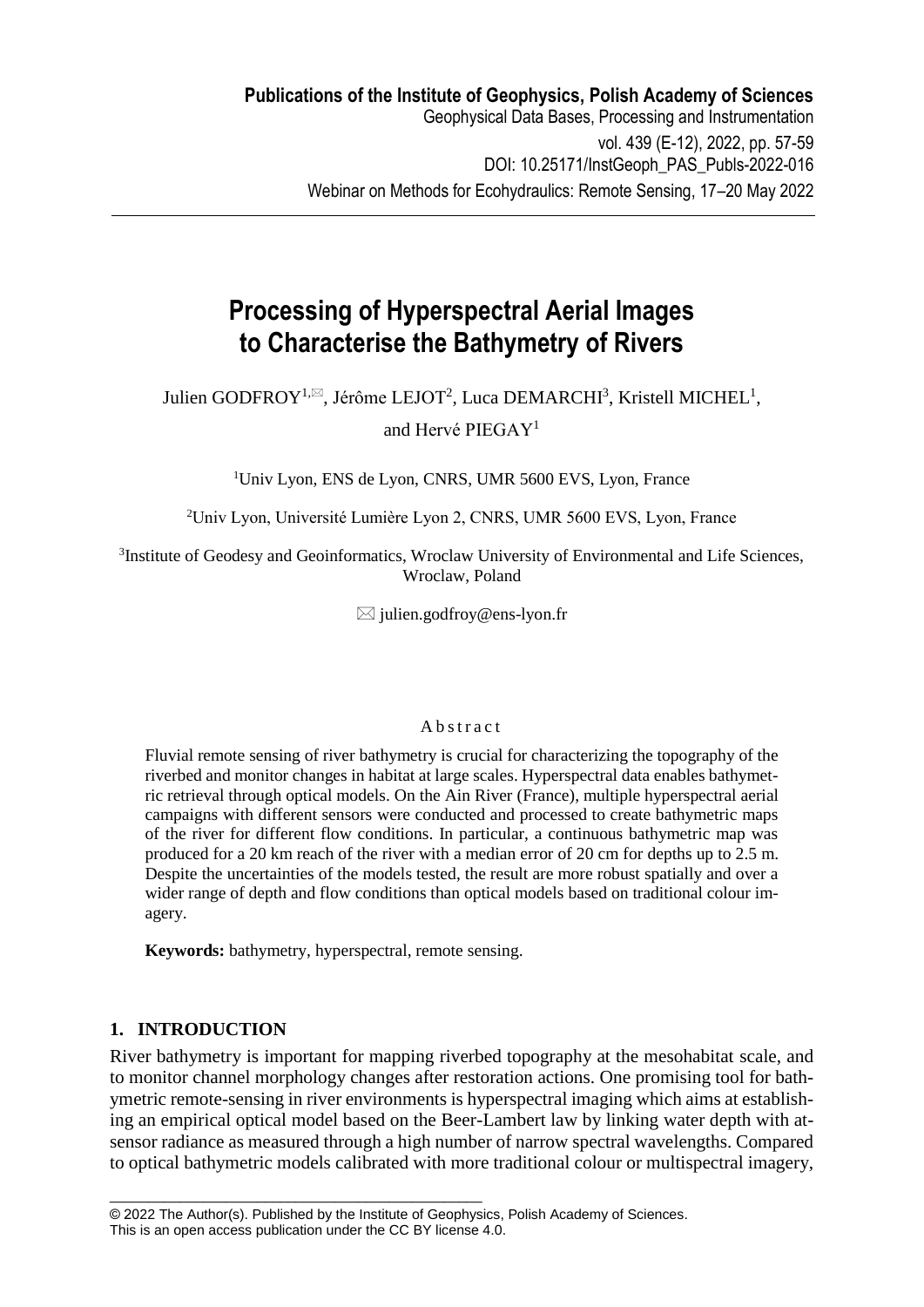hyperspectral images have been shown to predict depths in deeper waters (up to 6 m), and are thought to allow for more robust depth detection (Legleiter and Fosness 2019). However, the ability of models to accurately predict bathymetry over long spatial extents (more than 10 km, and requiring several images) at different flow conditions and with different channel bottom substrates is poorly understood.

### **2. MATERIALS AND METHODS**

Hyperspectral remote sensing data was acquired over the Ain River (France) during three campaigns that each used a different sensor, two in 2015 and one in 2021. One of those campaigns acquired information for a reach of 20 km while the other two focused on smaller reaches of the river (100–300 m). This data was coupled with a 2D bathymetric model built at the scale of the studied reach in order to adjust for differing discharge conditions between campaigns (low flow conditions at 27 m<sup>3</sup>/s and mean flow conditions at 127 m<sup>3</sup>/s), and to provide spatiallycontinuous calibration and validation data for the full extent of the imaged reaches.

The dimensionality of the hyperspectral data was increased by calculating band rations and the ln() transform of spectral bands and their ratios. By iterating through every such wavelength combination, the strength of the linear relationship between depth and reflectance was assessed for the full spectral resolution of each sensor – discharge combination. Bathymetric maps were then produced and compared to each other and to the validation dataset in order to investigate the spatial distribution of errors along the reach.

In the case of the data available for the 20 km reach, the model was built by focusing on smaller river reaches to be able to assess the portability of site-based models to long river corridors.



Bathymetric map of the Ain River for mean flow

Fig. 1. Bathymetric map of the Ain River for mean annual flow conditions ( $127 \text{ m}^3/\text{s}$ ).